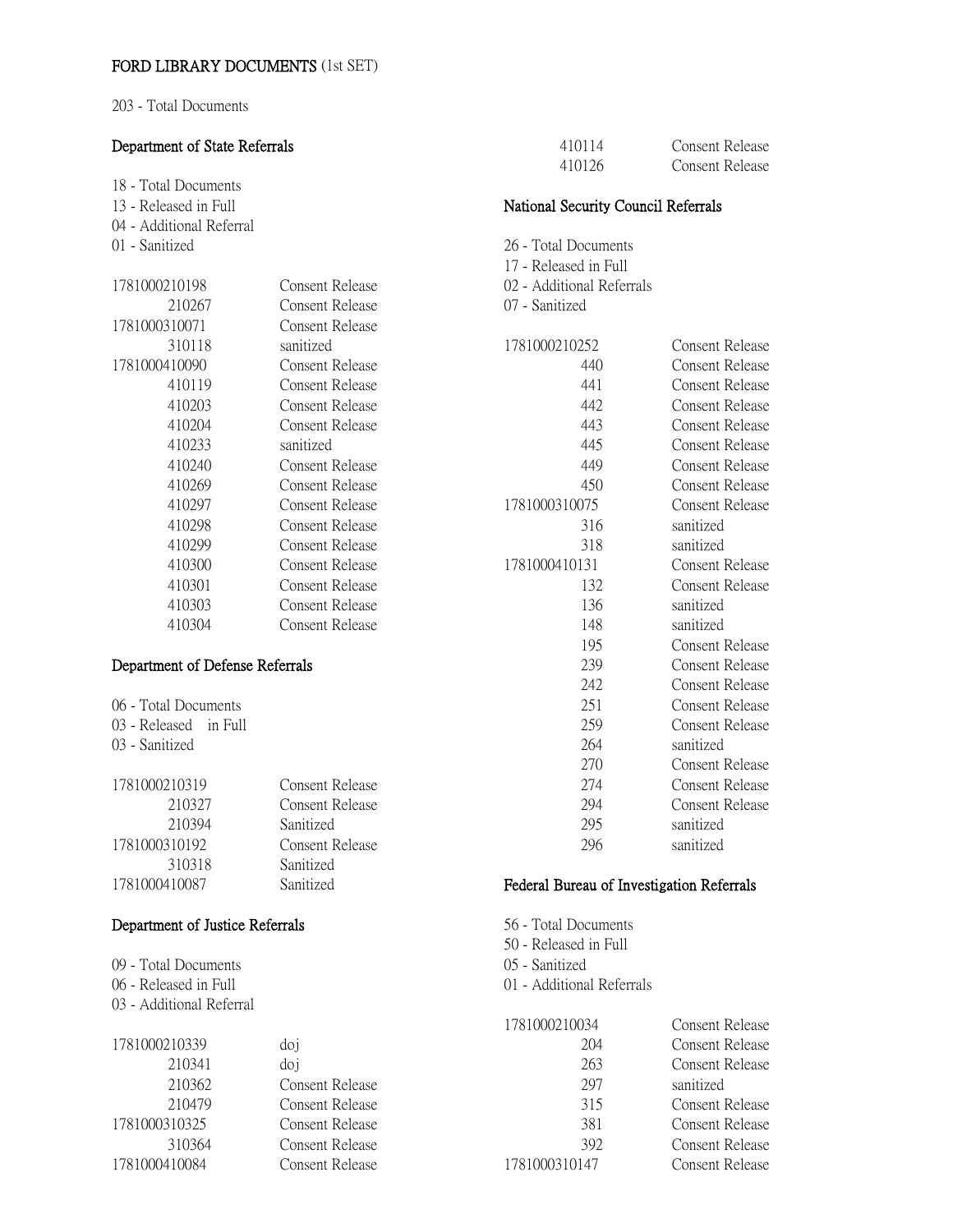| 159<br>171                            | Consent Release<br><b>Consent Release</b> | 281<br>282           | <b>Consent Release</b><br><b>Consent Release</b> |
|---------------------------------------|-------------------------------------------|----------------------|--------------------------------------------------|
| 176                                   | sanitized                                 |                      |                                                  |
| <b>FBI</b> Continued                  |                                           |                      |                                                  |
|                                       |                                           | 1781000210045        |                                                  |
| 1781000310283                         | <b>Consent Release</b>                    | 086                  | nsa                                              |
| 284                                   | <b>Consent Release</b>                    | 087                  | Consent Release                                  |
| 287                                   | <b>Consent Release</b>                    | 090                  | sanitized                                        |
| 290                                   | <b>Consent Release</b>                    | 091                  | nsa                                              |
| 291                                   | <b>Consent Release</b>                    | 095                  |                                                  |
| 292                                   | <b>Consent Release</b>                    | <b>CIA</b> Continued |                                                  |
| 293                                   | <b>Consent Release</b>                    |                      |                                                  |
| 322                                   | nsa                                       | 1781000210154        | Consent Release                                  |
| 324                                   | Consent Release                           | 155                  | <b>Consent Release</b>                           |
| 381                                   | Consent Release                           | 157                  | Consent Release                                  |
| 382                                   | <b>Consent Release</b>                    | 158                  | sanitized                                        |
| 383                                   | <b>Consent Release</b>                    | 159                  | sanitized                                        |
| 428                                   | <b>Consent Release</b>                    | 160                  | <b>Consent Release</b>                           |
| 449                                   | sanitized                                 | 161                  | <b>Consent Release</b>                           |
| 458                                   | <b>Consent Release</b>                    | 162                  | <b>Consent Release</b>                           |
| 467                                   | <b>Consent Release</b>                    | 163                  | <b>Consent Release</b>                           |
| 469                                   | Consent Release                           | 164                  | <b>Consent Release</b>                           |
| 1781000410001                         | <b>Consent Release</b>                    | 165                  | <b>Consent Release</b>                           |
| 004                                   | Consent Release                           | 166                  | sanitized                                        |
| 007                                   | <b>Consent Release</b>                    | 169                  | sanitized                                        |
| 010                                   | <b>Consent Release</b>                    | 178                  | Consent Release                                  |
| 012                                   | <b>Consent Release</b>                    | 184                  | <b>Consent Release</b>                           |
| 015                                   | <b>Consent Release</b>                    | 195                  | sanitized                                        |
| 016                                   | sanitized                                 | 196                  | Consent Release                                  |
| 018                                   | <b>Consent Release</b>                    | 214                  | sanitized                                        |
| 031                                   | <b>Consent Release</b>                    | 229                  | sanitized                                        |
| 032                                   | <b>Consent Release</b>                    | 246                  | <b>Consent Release</b>                           |
| 033                                   | <b>Consent Release</b>                    | 265                  | sanitized                                        |
| 058                                   | <b>Consent Release</b>                    | 266                  | sanitized                                        |
| 062                                   | <b>Consent Release</b>                    | 306                  | sanitized                                        |
| 063                                   | Consent Release                           | 312                  |                                                  |
| 064                                   | <b>Consent Release</b>                    | 324                  | Consent Release                                  |
| 065                                   | <b>Consent Release</b>                    | 325                  | <b>Consent Release</b>                           |
| 066                                   | <b>Consent Release</b>                    | 330                  | sanitized                                        |
| 067                                   | Consent Release                           | 334                  | Consent Release                                  |
| 115                                   | sanitized                                 | 335                  | sanitized                                        |
| 186                                   | <b>Consent Release</b>                    | 348                  | <b>Consent Release</b>                           |
| 208                                   | <b>Consent Release</b>                    | 361                  | <b>Consent Release</b>                           |
| 209                                   | <b>Consent Release</b>                    | 363                  |                                                  |
| 210                                   | <b>Consent Release</b>                    | 364                  |                                                  |
| 236                                   | <b>Consent Release</b>                    | 369                  | sanitized                                        |
| 287                                   | <b>Consent Release</b>                    | 378                  | Consent Release                                  |
| 335                                   | <b>Consent Release</b>                    | 384                  | <b>Consent Release</b>                           |
|                                       |                                           | 386                  | Consent Release                                  |
| Central Intelligence Agency Referrals |                                           | 390                  | Consent Release                                  |
|                                       |                                           | 401                  | sanitized                                        |
| 79 - Total Documents                  |                                           | 412                  |                                                  |
| 33 - Released in Full                 |                                           | 431                  | sanitized                                        |
| 06 - Additional Referrals             |                                           | 437                  |                                                  |
| 28 - Sanitized                        |                                           | 469                  |                                                  |
| 12 - Missing                          |                                           | 490                  | sanitized                                        |
|                                       |                                           |                      |                                                  |